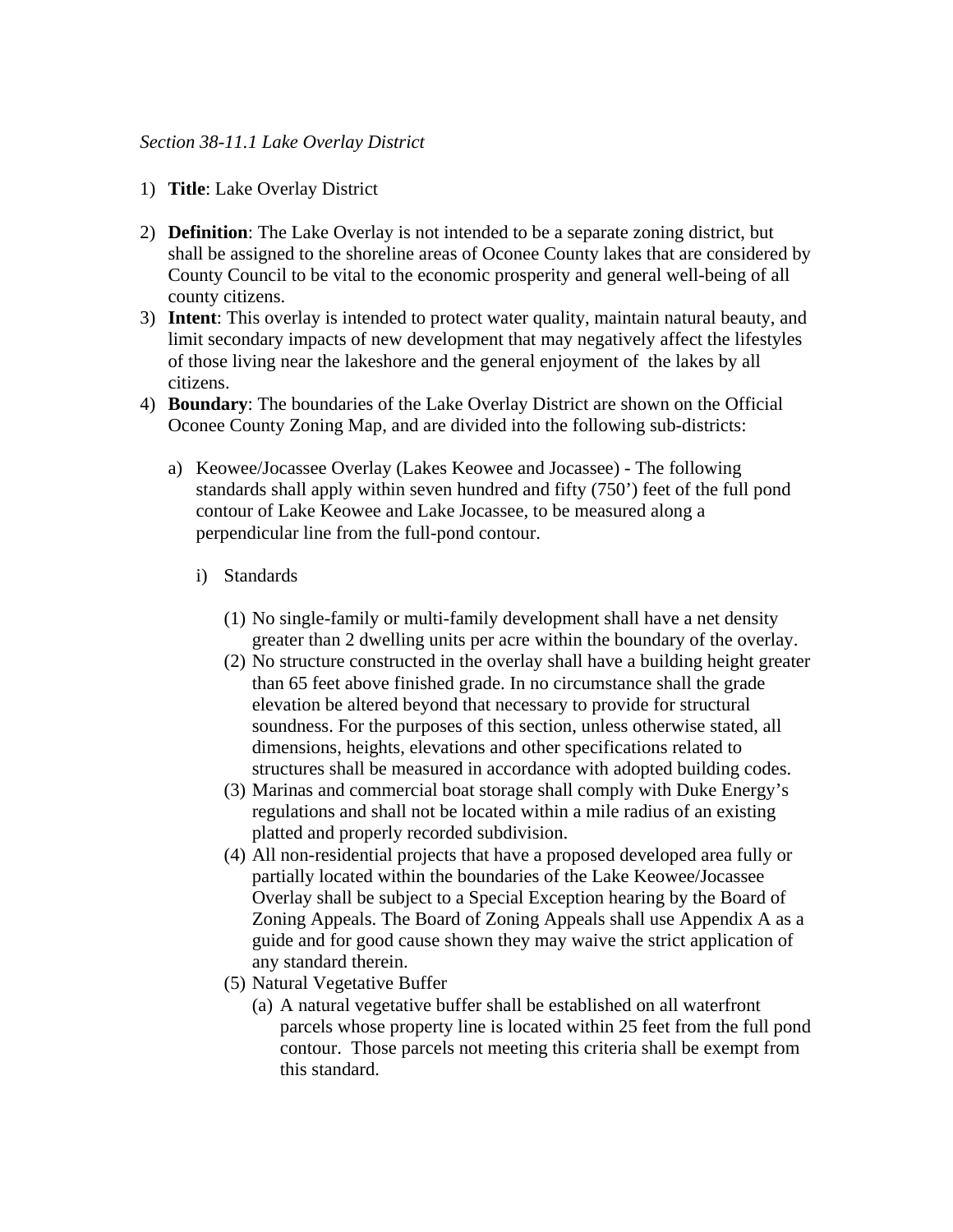- (b) The buffer shall extend to a depth of twenty-five (25) feet measured along a perpendicular line from the full-pond contour; in the event permanent shoreline stabilization, such as rip-rap, retaining walls, is located at the full-pond contour, the buffer may begin at the back of the stabilization, provided the minimum required area is achieved. Right-of-way maintenance activities by all utilities shall be exempt.
- (c) All structures and landscaping existing at the time of adoption of this Chapter shall be considered as permitted and shall not be considered impediments to the buffer. Any new structures or any other new objects that are impediments to the establishment of the required buffer shall be placed outside the natural buffer areas unless the total square footage occupied by the structure, not to exceed 20% of the required buffer area, is added to the buffer at another location on the same parcel, provided the resulting buffer area is equal to the required buffer area, and the effectiveness of the buffer is not compromised.
- (d) In order to ensure that the natural buffer is maintained during the development of property a properly installed and maintained silt fence shall be installed 25 feet from the full pond elevation, separating the buffer from the developed area, until the completion of construction. No construction or disturbance shall occur below the silt fence unless it is deemed necessary by a certified arborist to remove diseased trees. Dead trees may be removed with the approval of the zoning administrator. No trees larger than six-inch caliber at four feet from the ground shall be removed unless certified to be a hazard by a registered forester or arborist. Trees may be limbed up to 50 percent of their height. A removal plan shall be submitted for approval.
- (e) No development activity or soil disturbance shall occur in the buffer area, unless permitted by the zoning administrator.
- (f) Shoreline stabilization shall be permitted provided any soil disturbance or other stabilization activities are supervised and approved by the appropriate licensed design professional and submitted to the zoning administrator.
- (g) A map indicating those parcels to which the standards of this section apply, as well as the status of the establishment of the required buffer, shall be created and maintained as a layer in the county's Geographic Information System (GIS), and shall be available to the public.
- (h) Natural, existing vegetation is encouraged; however, the following mix of plants shall be required for every twenty-five hundred (2500) square feet of vegetative buffer area that is established by planting:
	- (i) The following mixture of plants for every twenty-five hundred (2500) square feet of natural vegetative buffer shall be required when existing:
		- 1. 3- large maturing shade trees, equally spaced, 4 inch or greater caliper at 4 feet
		- 2. 3-understory trees, equally spaced, 2 inch or greater caliper at 4 feet